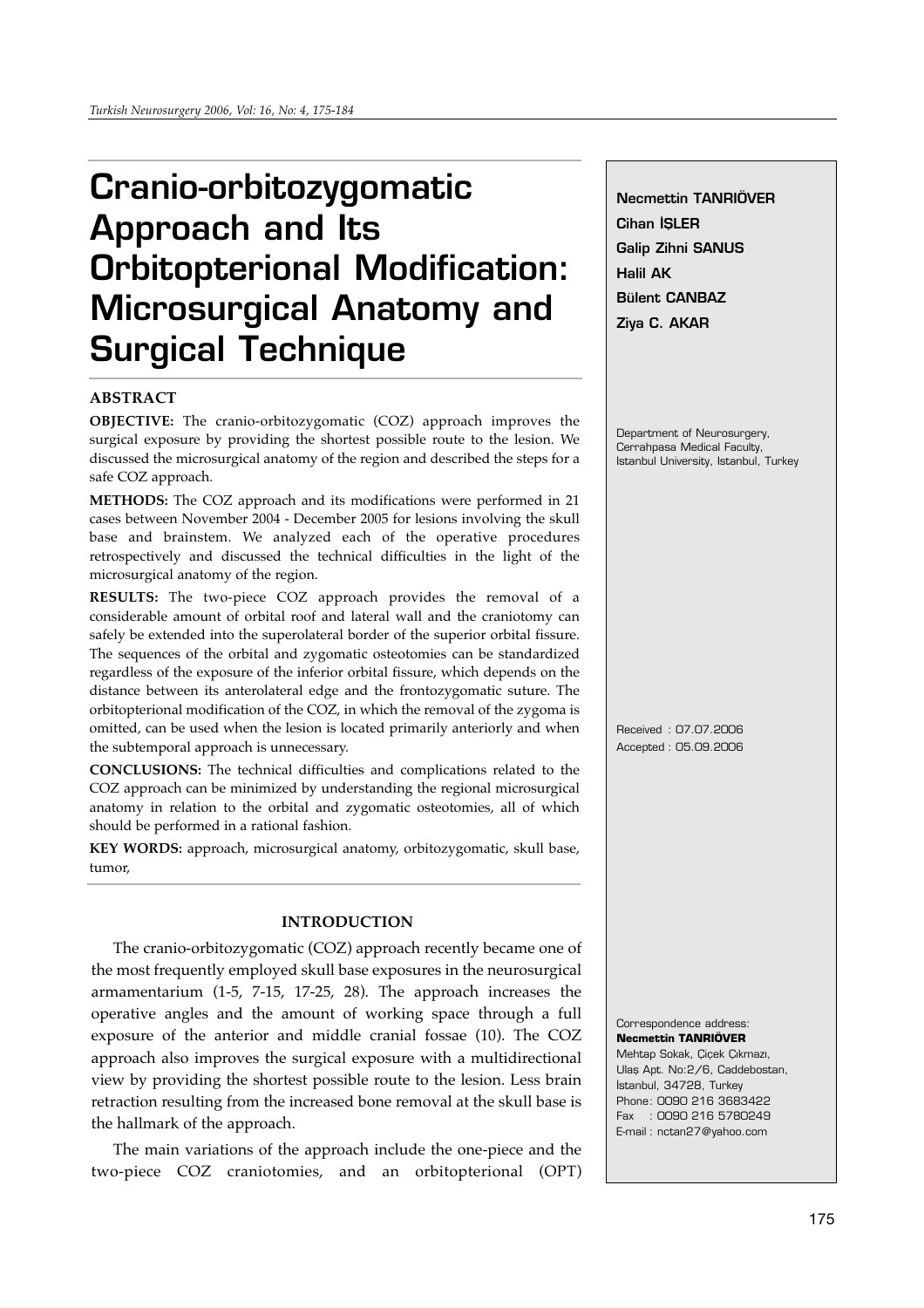modification that contains removal of the orbital roof, alone (14). The complications related to the COZ approach can only be minimized by understanding the relationship between the orbital and zygomatic osteotomies and the surrounding anatomical structures. Utilizing the work of pioneering authors, we have reviewed the microsurgical anatomy of the region and presented the technique for the two-piece COZ and the OPT approaches in a stepwise manner. Our aim was to describe the most appropriate sequence of the dissections and the skull base cuts of the approach and to delineate the technical difficulties.

## **MATERIALS AND METHODS**

Eleven two-piece COZ and 10 OPT approaches were performed between November 2004 - December 2005 for lesions involving the skull base and brainstem. Each of the approaches were retrospectively analyzed and the technical difficulties were reported accordingly.

### **RESULTS**

#### Stepwise Description of the Approaches

Position, incision, and dissection of the Temporalis Muscle. The patient is placed supine and the head is rotated between 30 and 60 degrees to the opposite side of the incision depending on the location of the lesion. The head is also extended 10º degrees in relation to the floor, placing the sylvian fissure perpendicular to the surgeon's visual line (Figür 1A).

The frontotemporal skin incision begins at the inferior border of the zygomatic arch, 1cm anterior to the tragus, then proceeds posterosuperiorly and curves anteriorly to end just behind the site where the hairline intersects the contralateral midpupillary line (Figür 1A). To preserve the plane of dissection, we prefer the subfascial dissection of the temporalis muscle to minimize the risk of injury to the frontotemporal branches of the facial nerve that innervates the orbicularis oculi, corrugator supercilii and frontalis muscles on the forehead. The incision is confined to the galea and does not penetrate the temporalis fascia. As the flap is elevated, the upper edge of the temporal fat pad lying above the zygoma comes into view. The fat pad overlies the temporal fascia and contains the frontotemporal branches of the facial nerve (Figür 1B). At the upper edge of the fat pad, an incision is made through the superficial and deep layers of the temporalis fascia that extends

into the temporalis muscle. This allows the fat pad and the underlying temporalis fascia to be reflected as a single layer with the scalp flap to protect the branches of the facial nerve (Figür 1C). The superficial fascia of the temporalis muscle attaches to the lateral side of the zygoma and the lateral orbital rim and the deep fascia of the temporalis muscle inserts onto the medial side of the zygoma as well as the lateral orbital rim (27). Staying above the layer of the temporalis muscle allows for the exposure of the supraorbital rim, lateral orbital rim, and the entire zygomatic process (Figür 1C).

The fat pad, a critical anatomical landmark during the subfascial and interfascial dissections of the temporalis muscle, is located above, below and between the two fascial layers which may complicate determining the true location of the frontotemporal branches of the facial nerve. However, the branches of the facial nerve are consistently found within the fat pad that is located above the superficial and deep layers of the temporalis fascia (Figür 1C). The remaining parts of the temporalis fascia is freed from its attachments to the frontal and zygomatic processes of the zygomatic and frontal bones, respectively. In the frontal region, it is necessary to preserve the base of the pericranium and elevate it separately from the scalp flap in order to obtain a vascularized pericranial flap medial to the superior temporal line (Figür 1B).

An alternative way of preserving the frontotemporal branches of the fascial nerve is interfascial dissection (27), in which a fascial incision is carried only through the superficial temporalis fascia. Only the superficial fascia of the temporalis muscle is elevated off the deep fascia and the temporal muscle and reflected forward with the skin flap (Figür 3).

During the elevation of the temporalis muscle, a cuff of temporalis fascia is preserved along the superior temporal line which aids in anchoring the temporal muscle at the time of closure (Figür 1D). The temporalis muscle is elevated from the bone caudally-to-rostrally by using periosteal elevators. The temporalis muscle is then reflected inferiorly and posteriorly towards the posterior portion of the zygomatic arch (Figür 1D). This retrograde dissection permits the muscle to be elevated off the bone along its normal anatomical plane minimizing trauma to deep arterial feeders from the deep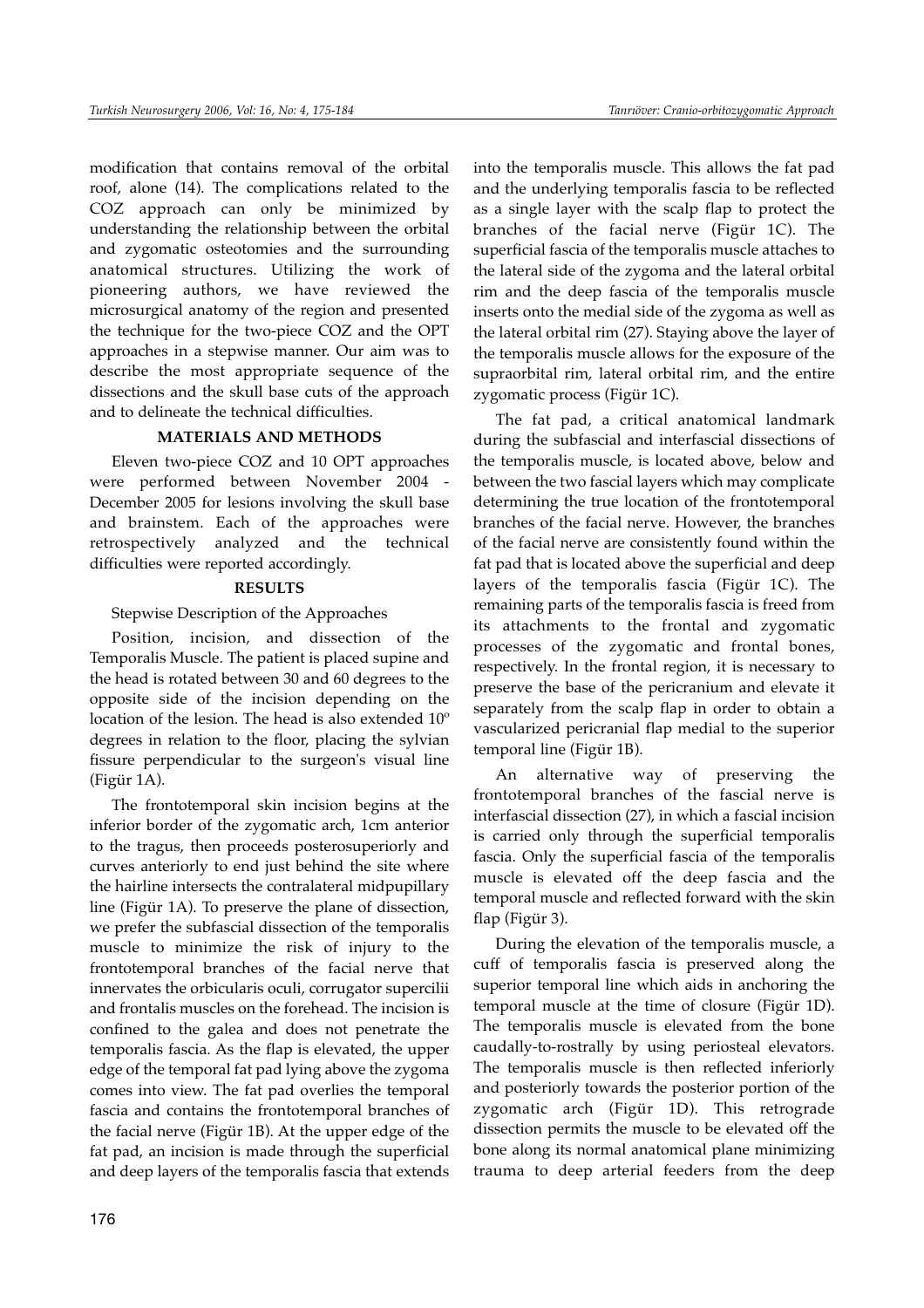contralateral midpupillary line. **B:** The incision has been



frontotemporal branches of the facial nerve, an incision will be performed through the superficial and deep layers of the temporalis fascia that extends into the temporalis confined to the galea and did not penetrate the temporalis fascia. At the upper edge of the fat pad, which contains the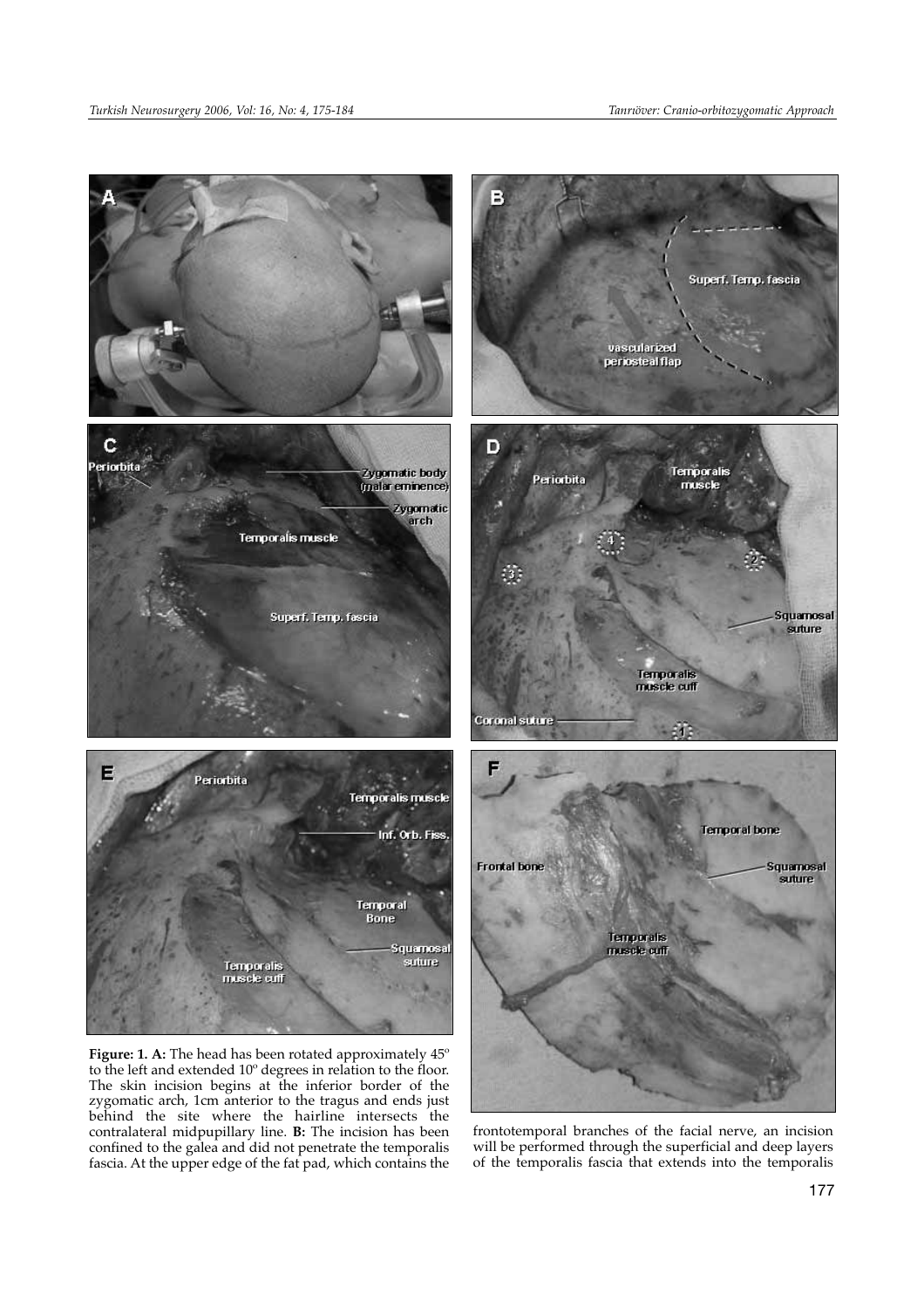muscle (*straight dashed line*). In the frontal region, an incision along the superior temporal line (*curved dashed line*) will provide a vascularized pericranial flap. **C:** The fat pad and the underlying temporalis fascia has been reflected as a single layer with the scalp flap to protect the branches of the facial nerve. Staying above the layer of the temporalis muscle made it possible for the exposure of the supraorbital rim, lateral orbital rim, and the entire zygomatic process, along with part of the malar eminence. **D:** A cuff of temporalis fascia has been preserved along the superior temporal line which aids in anchoring the temporal muscle at the time of closure. The temporalis muscle has been elevated and then reflected posteroinferiorly towards the posterior portion of the

temporal artery and may minimize future atrophy of the muscle (16).

Following the elevation of the temporalis muscle, the inferior orbital fissure, an important anatomical landmark when performing an COZ approach, can usually be defined inferiorly along the lateral wall of the orbit (Figür 1E). The inferior orbital fissure lies between the lateral wall and the floor of the orbit and is bordered above by the greater wing of sphenoid, below by the maxilla, and laterally by the zygomatic bone or the zygomaticomaxillary suture. The fissure transmits the infraorbital branches of the maxillary artery and the nerve. However, the most frequently encountered part of the fissure during the COZ approach, the anterolateral part, is always devoid of these anatomical structures. Surprisingly, the anterolateral end of the inferior orbital fissure was hidden below the temporalis muscle under the body of the zygoma in 3 of our cases and the fissure could not be viewed or palpated prior to orbital and zygomatic osteotomies.

The separation of the periorbita bluntly from the roof of the orbit eventually ends up in the identification of the inferior orbital fissure in most of the cases. The periorbital separation is easier when performed in a lateral to medial direction. It begins laterally on the orbital roof near the lacrimal gland and sweeps from the inferior orbital fissure laterally to the lateral edge of the supraorbital notch medially (Figür 1E). The periorbita is continuous with the frontal periosteum and preserving the base of the frontal periosteum during scalp elevation is helpful in defining the periorbital plane and keeping the periorbita intact during its separation from the roof and lateral wall of the orbit.

Two-piece COZ Approach. The two-piece OZ craniotomy combines the pterional craniotomy with zygomatic arch. The location and the sequence of burr holes for the initial frontotemporal craniotomy on the right side have been shown. **E:** Following the elevation of the temporalis muscle, the inferior orbital fissure, an important anatomical landmark when performing an COZ approach, has been defined along the lateral wall of the orbit. The separation of the periorbita bluntly from the roof of the orbit eventually ends up in the identification of the inferior orbital fissure in most of the cases. **F:** The initial part of the two-piece COZ approach, the frontotemporal craniotomy, has been completed on the right side and the bone flap includes a mucle cuff along the superior temporal line.

a supraorbital osteotomy and removal of a portion of the zygoma. We prefer the two-piece OZ craniotomy as described by Zabramski et al (28). The pterional craniotomy is performed using the footplate attachment (Medtronic Midas Rex Legend EHS, Fort Worth, TX) (Figür 1F). The bone flap is elevated and the remainder of the temporal squama is removed to the level of the floor of the middle fossa with the aid of rongeurs and the high-speed drill. In preparation for the skull base cuts of the two-piece OZ craniotomy, the dura is initially dissected from the frontal bone medially, followed by the sphenoid ridge and, finally, the middle fossa. The sphenoidal ridge is drilled away with a 4 mm round cutting drill until the temporal dura near the junction of the roof and the lateral wall of the orbit is reached (Figür 2A). The temporal dura and recurrent meningeal branch of the ophthalmic artery are identified at the lateral edge of the superior orbital fissure.

The skull base cuts of the two-piece OZ craniotomy begins medially along the orbital roof and the previously freed periorbita should be protected with retractors during the sequence of these cuts. The first osteotomy divides the superior orbital rim and the roof. The cut begins along the orbital roof just lateral to the supraorbital notch and is angled toward the superolateral edge of the superior orbital fissure (Figür 2B). The next cut frees the lateral orbital wall by connecting the posterolateral end of the initial osteotomy and the anterolateral part of the inferior orbital fissure, which can usually be visualized or palpated with a spatula (Figür 2B). In those cases where the inferior orbital fissure can not be visualized, this cut extends beneath the junction of the frontal and temporal processes of the zygomatic bone about one centimeter.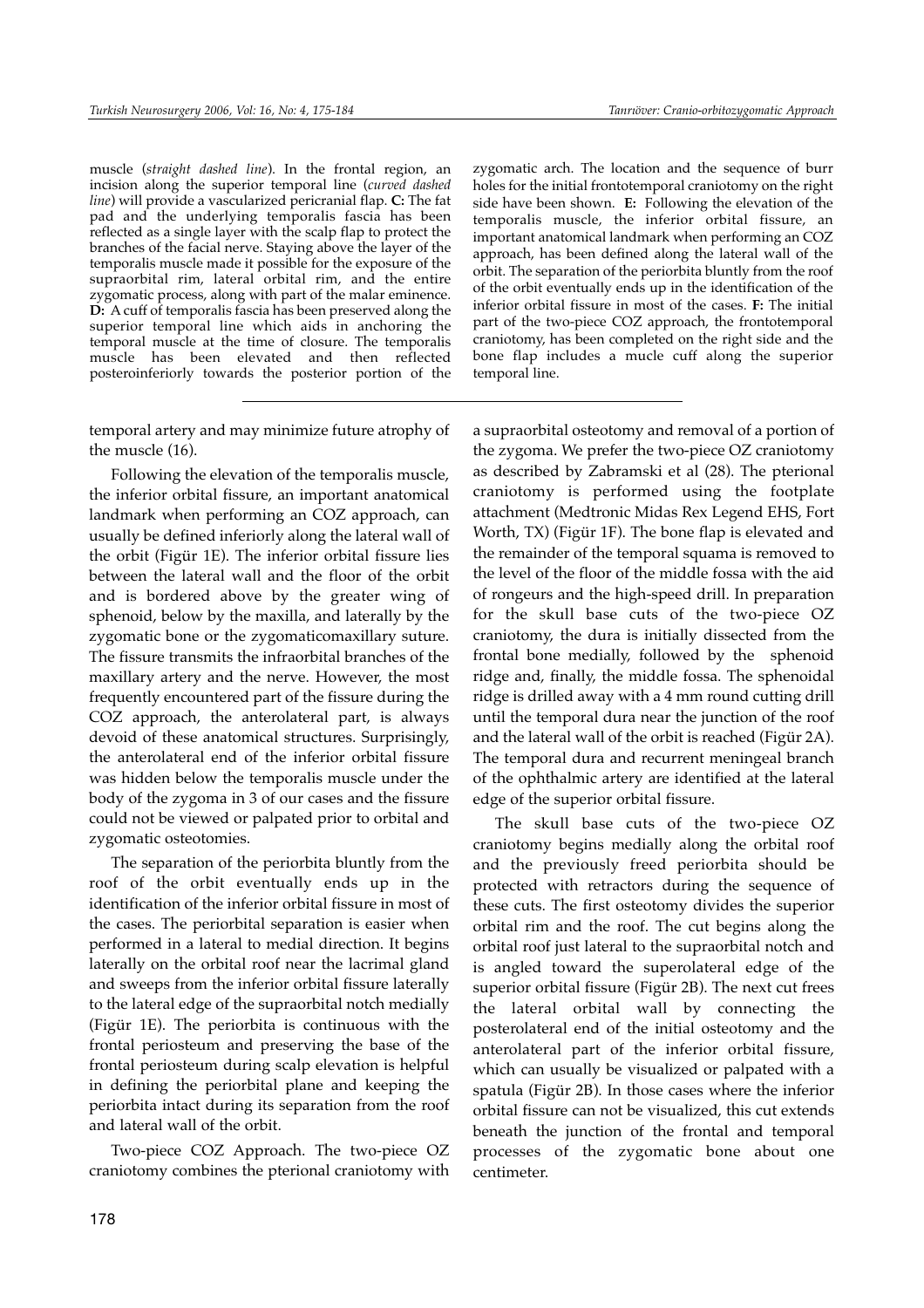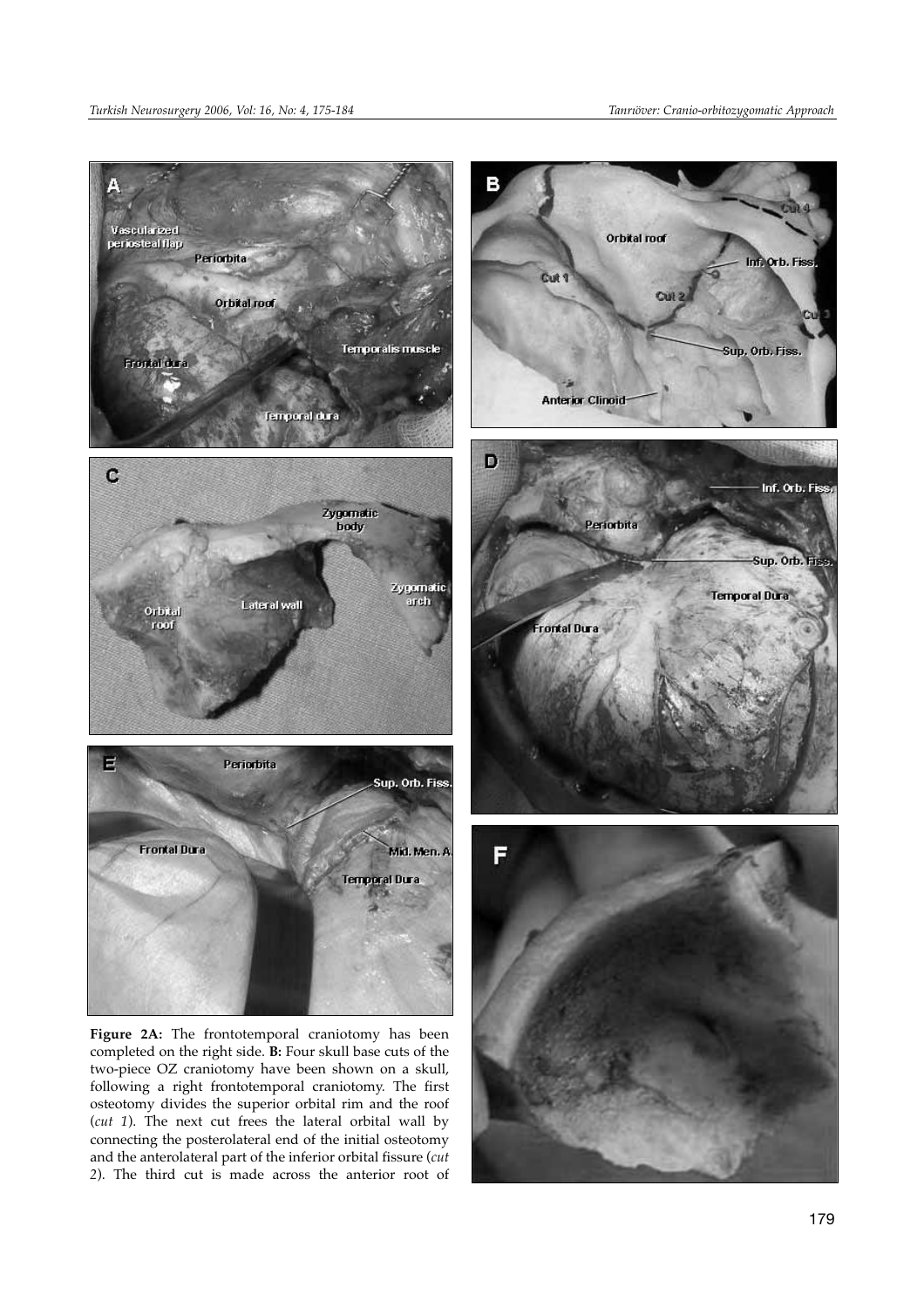zygomatic process of the temporal bone (*cut 3*). The fourth cut is made across the zygomatic body (*cut 4*) and the osteotomy meets the cut along the lateral orbital wall (*Cut 2*) at the anterolateral margin of the inferior orbital fissure. **C:** The second bone flap of the two-piece COZ approach has been removed, which includes the zygomatic arch, the orbital roof, the superior and the lateral orbital rims. **D:** The two-piece COZ approach has been completed on the right side and the superolateral edge of the superior

The third cut, the easiest cut of the approach, is made across the anterior root of zygomatic process of the temporal bone, just anterior to the articular tubercle of the zygoma (Figure 2B). The process is divided obliquely, in an attempt for providing a more stable base for fixation. The fourth and final cut is the most difficult cut of the two-piece COZ approach, since it is often not possible to see the medial extension of this cut. The cut is made across the zygomatic body and is also in close relation with the anterolateral part of the inferior orbital fissure (Figure 2B). This cut is made 1 cm below the junction of the frontal and temporal processes of the zygomatic bone, above the malar eminence. The osteotomy across the zygomatic body meets the cut along the lateral orbital wall (Cut 2) at the anterolateral margin of the inferior orbital fissure (Figure 2B).

The second flap of the two-piece COZ approach can be removed following the completion of these four consecutive cuts (Figür 2C). The remaining soft tissue attachments, including the deep temporalis fascia and temporalis muscle that attaches beneath the zygomatic body should be freed in order to elevate the bone flap, which includes the zygomatic arch, the orbital roof, the superior and the lateral orbital rims and exposes the frontal and temporal dura and the periorbita (Figure 2D and 2E).

Orbitopterional Modification. The third and fourth cuts of the two-piece COZ approach are not performed in this modification, and the second cut is tailored along the lateral wall of the orbit instead. Following the pterional craniotomy, the first osteotomy across the medial orbital rim towards the superior orbital fissure is exactly the same as in twopiece COZ approach. The second cut, the final cut of the OPT approach, proceeds anterosuperiorly from the most posterior aspect of the first cut vertically towards the superior orbital rim and extends to a

orbital fissure has been exposed. **E:** The two-piece COZ approach has been performed on the right side in a cadaveric dissection. The recurrent meningeal branch of the ophthalmic artery, which courses along the temporal dura near the junction of the roof and the lateral wall of the orbit, often delimits the superolateral edge of the superior orbital fissure. **F:** The bone flap has been elevated through an orbitopterional approach and includes the orbital roof and the superior and lateral orbital rims.

point just lateral to the frontozygomatic fissure. The elevated bone flap in the OPT approach includes the orbital roof and the superior and lateral orbital rims (Figure 2F).

Additional bone can be resected to reach the superolateral edge of the superior orbital fissure using a high speed drill or rongeurs (Figür 2E). The recurrent meningeal branch of the ophthalmic artery, which courses along the temporal dura near the junction of the roof and the lateral wall of the orbit, often delimits the superolateral edge of the superior orbital fissure.

The closure includes the reconstruction of the orbitozygomatic bone flap, followed by the pterional bone flap (Figure 3G and H). In order to obtain good cosmetic results at the region of the pterion, the temporalis muscle is sutured to the muscle cuff that is left within the center of the pterional bone flap.

#### **DISCUSSION**

The one-piece and the two-piece COZ craniotomies are one of the most commonly adopted skull base approaches in neurosurgical practice (1-5, 7-15, 17-24, 28). We have described the advantages and disadvantages of the one- and two-piece COZ approaches in a previous study (24). During the last decade, several authors demonstrated the enlarged operative exposures and specified the increased operative angles obtained through the COZ approaches (10, 18, 20). The results of these reports propagated the proposal of more than one modification for the standard COZ approach (4, 5, 14, 18, 19, 22, 24, 28).

During the elevation of the scalp flap, a subfascial or an interfascial dissection along the temporalis fascia should be performed to preserve the frontotemporal branches of the facial nerve. We prefer the subfascial dissection of the temporalis muscle to preserve the frontotemporal branches and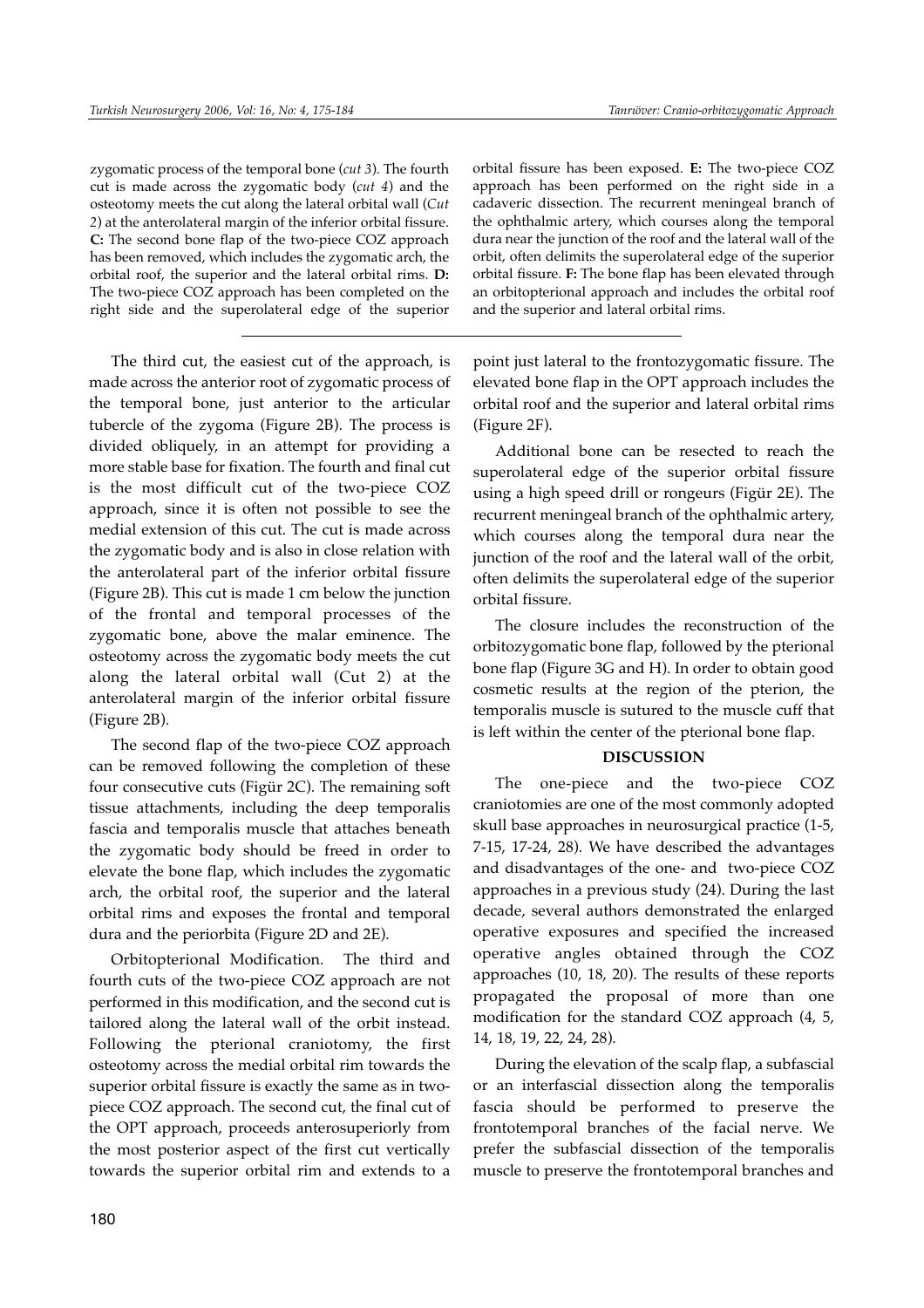only two patients in this series experienced temporary paresis of the frontal muscle. There were no episodes of frontal muscle paresis in the last 17 cases. Caudal to rostral and postero-anterior subperiosteal elevation of temporalis muscle and avoidance of monopolar cauterization helps minimize the muscle atrophy (16). During the subperiosteal dissection of the temporalis muscle, the surgeon should be careful when approaching the region just posterior to the anterolateral edge of the inferior orbital fissure, since the muscle at this region receives its supply from the deep temporal arteries that originate from the maxillary artery. The deep temporal nerves that arise from the mandibular division of the trigeminal nerve and innervate the temporalis muscle, are also susceptible to injury at this region.

In the two piece OZ, the fronto-temporal bone flap is elevated as the initial step and the orbitozygomatic osteotomy is performed separately, as a second step. The orbital roof and lateral wall are removed under direct vision, which allows for a more consistent and complete orbitotomy compared to the one-piece OZ (24). We believe that the twopiece COZ approach is safe and easy to perform if the above mentioned sequence of orbital and zygomatic cuts are made in a proper manner. The knowledge of the microsurgical anatomy of the region is mandatory when performing the skull base osteotomies.

An important anatomical landmark in COZ approach is the inferior orbital fissure, into which some of the skull base osteotomies extend. The inferior orbital fissure needs to be identified before performing these cuts in most of the cases. In a previous report, Shimizu and Tanrıöver divided the inferior orbital fissure into three parts (22). The first portion, the anterolateral part of the fissure, communicates below with the temporal fossa and contains the temporalis muscle. The middle portion opens into the infratemporal fossa, which contains the pterygoid muscles and venous plexus, and the maxillary artery and mandibular nerve and their branches. The posteromedial part opens into the pterygopalatine fossa, which contains the maxillary nerve, branches of the maxillary artery and nerve, and the pterygopalatine ganglion. The anterolateral part of the fissure into which two cuts of the twopiece OZ craniotomy extend contains the orbital smooth muscle and is covered externally on the temporal fossa side by the temporalis muscle and may transmit a small branch of the maxillary artery.

None of the previous reports specifically mention the percentage of visualization of the inferior orbital fissure during COZ approaches. In our series, we could not visualize or palpate the inferior orbital fissure in 3 cases. In these cases, the anterolateral edge of the fissure was located more than a cm below the junction of the frontal and temporal processes of the zygomatic bone. This finding did not change the sequence of the skull base cuts of the approach. We were able to perform the cuts safely and the COZ approach was completed in a similar fashion in all of six cases.

Inadvertent exposure of the frontal sinus during COZ approaches may result in undesired complications, such as cerebrospinal fluid (CSF) leaks. In this series, the frontal sinus was exposed in 4 cases and we used the same closure technique in each case. This technique includes the removal of the mucosa, followed by plugging a piece of muscle with a fibrin glue and finally turning a vascularized periosteal flap to close the passage of the sinus. We did not encounter a CSF leak or meningitis in our small group of patients.

Contrary to the some other previous reports, we do not extend the initial two cuts of the two-piece COZ approach into the superolateral edge of the superior orbital fissure. Alternatively, we prefer to remove the remaining part of the orbit (less than 5 mm) with a small rongeur under direct vision.

The COZ approach must be tailored in relation to the location of the pathology. If the pathology is primarily located along the middle fossa, including the floor and more medially towards the tentorial edge, the infratemporal region, and the interpeduncular and prepontine cisterns, we usually use the full two-piece COZ approach. The removal of the zygomatic arch in these cases, enables the bulky temporal muscle to be reflected posteroinferiorly to decrease retraction over the temporal lobe.

For lesions primarily located anteriorly towards the anterior wall of the third ventricle and extending upwards along the anterior communicating artery complex, the OPT modification is adequate. Only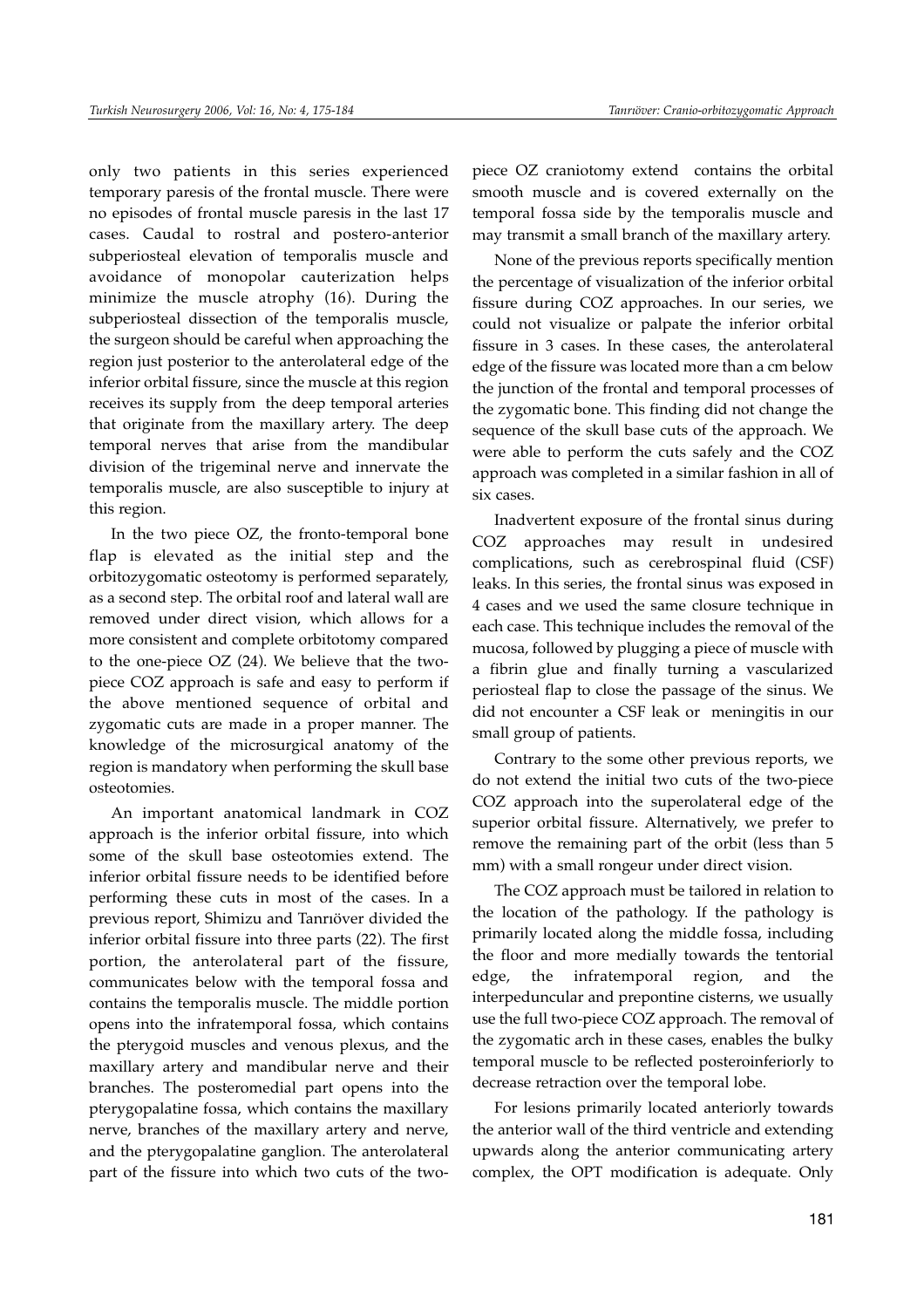

**Figure 3: A-D;** Stepwise interfascial dissection of Yaşargil on the left side of a cadaveric head to preserve the frontotemporal branches of the facial nerve. **A:** The frontotemporal branches of the facial nerve are



consistently found within the fat pad that is located above the superficial and deep layers of the temporalis fascia. The upper edge of the fat pad above the superficial temporalis fascia has been identified (*arrow*). **B:** Enlarged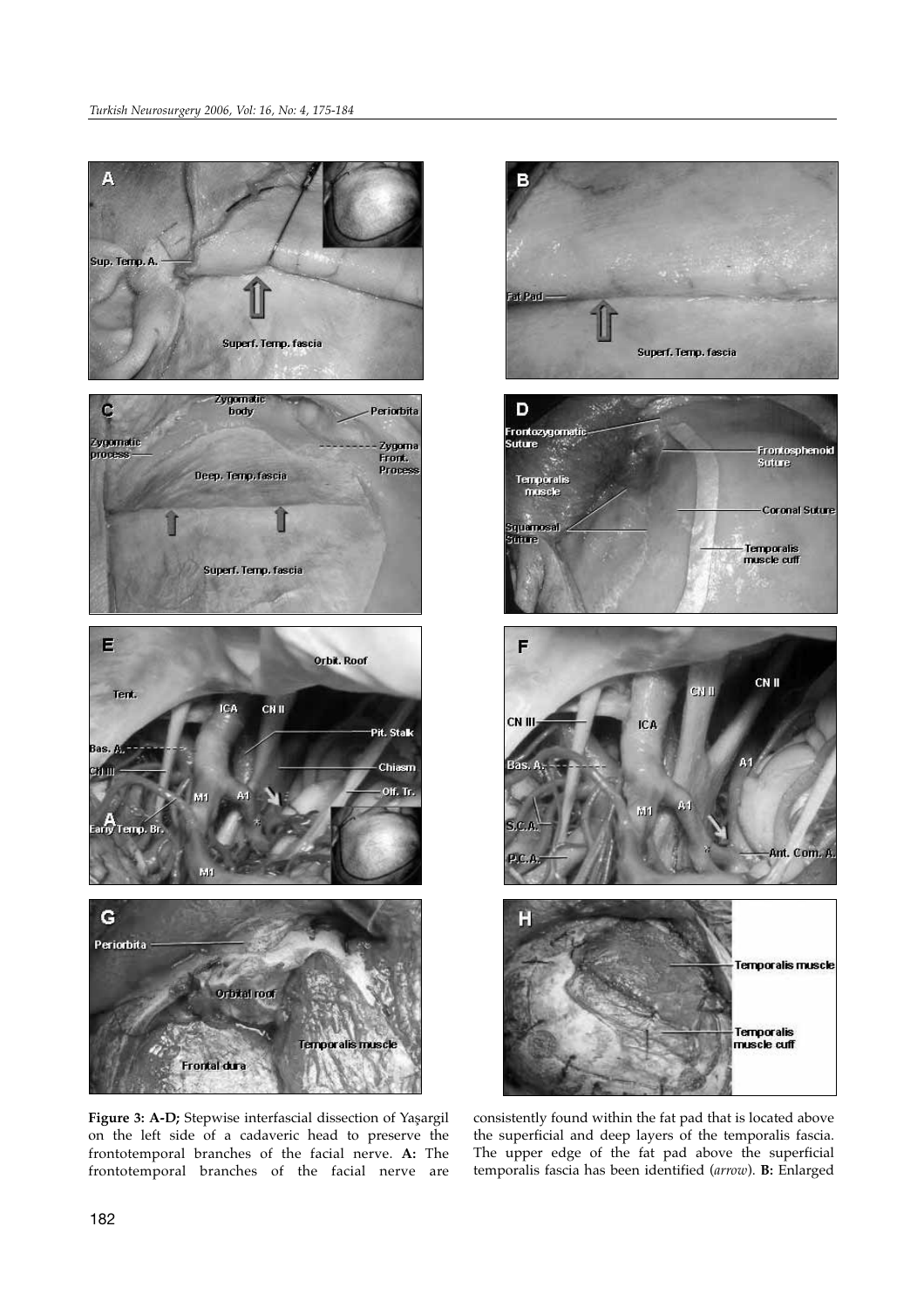view of the same dissection. **C:** An incision (*red arrows*) has been performed just above the fat pad and the fascial incision has been carried only through the superficial temporalis fascia, exposing the zygomatic process, body and the lateral and superior orbital rims. **D:** The temporalis muscle has been elevated posteroinferiorly and the inferior orbital fissure has been exposed. **E and F:** Comparison of a pterional intradural exposure with a twopiece COZ approach. **E:** Right pterional craniotomy and an extensive drilling of the sphenoid ridge have been performed on a cadaveric head. The dura and the sylvian fissure has been opened. The anterior communicating artery complex can not be sufficiently visualized in this

removing the roof and the lateral walls of the orbit just lateral to the frontozygomatic suture and leaving the zygomatic arch intact would give a satisfactory operative exposure for lesions involving these areas.

The COZ gives an opportunity to access a wide range of pathologies involving the skull base and the hidden areas under the brain. The complexity of the approach can only be simplified by understanding the deductive sequence of orbital and zygomatic osteotomies in addition to knowledge of the microsurgical anatomy of the region.

#### **REFERENCES**

- 1. Al-Mefty O. Supraorbital-pterional approach to skull base lesions. Neurosurgery 1987;21:474-7
- 2. Al-Mefty O, Anand VK. Zygomatic approach to skull-base lesions. J Neurosurg 1990;73:668-673
- 3. Al-Mefty O. Operative atlas of Meningiomas. Lippincott, Williams, and Wilkins, 1998
- 4. Andaluz N, van Loveren HR, Keller JT, Zuccarello M. Anatomic and clinical study of the orbitopterional approach to anterior communicating artery aneurysms. Neurosurgery 2003;52:1140-9
- 5. Aziz KMA, Froelich SC, Cohen PL, et al. The one-piece orbitozygomatic approach: the MacCarty burr hole and the inferior orbital fissure as keys to technique and application. Acta Neurochir (Wien) 2002;144:15-24
- 6. Coscarella E, Vishteh G, Spetzler RF, et al. Subfascial and submuscular methods of temporal muscle dissection and their relationship to the frontal branch of the fascial nerve. J Neurosurg 2000;92:877-80
- 7. Delashaw JB Jr, Tedeschi H, Rhoton AL Jr: Modified supraorbital craniotomy: technical note. Neurosurgery 1992;30:954-6
- 8. Frazier CH. An approach to the hypophysis through the anterior cranial fossa. Ann Surg 1913;57:145-52
- 9. Fujitsu K, Kuwabara T. Orbitocraniobasal approach for anterior communicating artery aneurysms. Neurosurgery 1986;18:367-9

dissection. **F:** The remaining part of the orbit has been removed in the same cadaveric head, providing a dissection until the superior orbital fissure. Notice the amount of light provided to the surgical view. The anterior communicating artery complex (*green arrow*) can be exposed with a two-piece COZ approach. **G and H:** Reconstruction of the craniotomy at the end of the procedure. **G:** The closure of the two-piece COZ includes the initial reconstruction of the orbitozygomatic bone flap above the temporalis muscle. **H:** The pterional bone flap has been reconstructed as a second step. In order to obtain good cosmetic results at the region of the pterion, the temporalis muscle is sutured to the muscle cuff that is left within the center of the pterional bone flap.

- 10. Gonzalez LF, Crawford NR, Horgan MA, et al. Working area and angle of attack in three cranial base approaches: pterional, orbitozygomatic, and maxillary extension of the orbitozygomatic approach. Neurosurgery 2002;50:550-7
- 11. Hakuba A, Liu S, Nishinura S. The orbitozygomatic infratemporal fossa approach: a new surgical technique. Surg Neurol 1986;26:271-6
- 12. Ikeda K, Yamashita J, Hashimoto M, Futami K. Orbitozygomatic temporopolar approach for a high basilar tip aneurysm associated with a short intracranial internal carotid artery: a new surgical approach. Neurosurgery 1991;28:105-10
- 13. Ane JA, Park TS, Pobereskin LH, et al. The supraorbital approach: technical note. Neurosurgery 1982;11:537-42
- 14. Lemole GM Jr, Henn JS, Zabramski JM, et al. Modifications to the orbitozygomatic approach. J Neurosurg 2003;99:924-30
- 15. MacCarty CS, Brown DN. Orbital tumors in children. Clin Neurosurg 1964; 11:76-88
- 16. Oikawa S, Mizuno M, Muraoka S, et al. Retrograde dissection of the temporalis muscle preventing muscle atrophy for pterional craniotomy. Technical note. J Neurosurg 1996; 84:297-9
- 17. Pellerin P, Lesoin F, Dhellemmes P, et al. Usefulness of orbitofrontomalar approach associated with bone reconstruction for frontotemporosphenoid meningiomas. Neurosurgery 1984;15:715-8
- 18. Pontius AT, Ducic Y. Extended orbitozygomatic approach to the skull base to improve access to the cavernous sinus and optic chiasm. Otolaryngol Head Neck Surg 2004;130:519-25
- 19. Rhoton AL Jr: The cavernous sinus, the cavernous venous plexus, and the carotid collar. Neurosurgery (suppl) 2002;51:375-410
- 20. Schwartz MS, Anderson GJ, Horgan MA, et al. Quantification of increased exposure resulting from orbital rim and orbitozygomatic osteotomy via the frontotemporal transsylvian approach. J Neurosurg 1999;91:1020-6
- 21. Ekhar LN, Kalia KK, Yonas H, et al. Cranial base approaches to intracranial aneurysms in the subarachnoid space. Neurosurgery 1994;35:472-83
- 22. Shimizu S, Tanriover N, Rhoton AL Jr., et al. The MacCarty keyhole and inferior orbital fissure in orbitozygomatic craniotomy Neurosurgery 2005;57:ONS-152-9